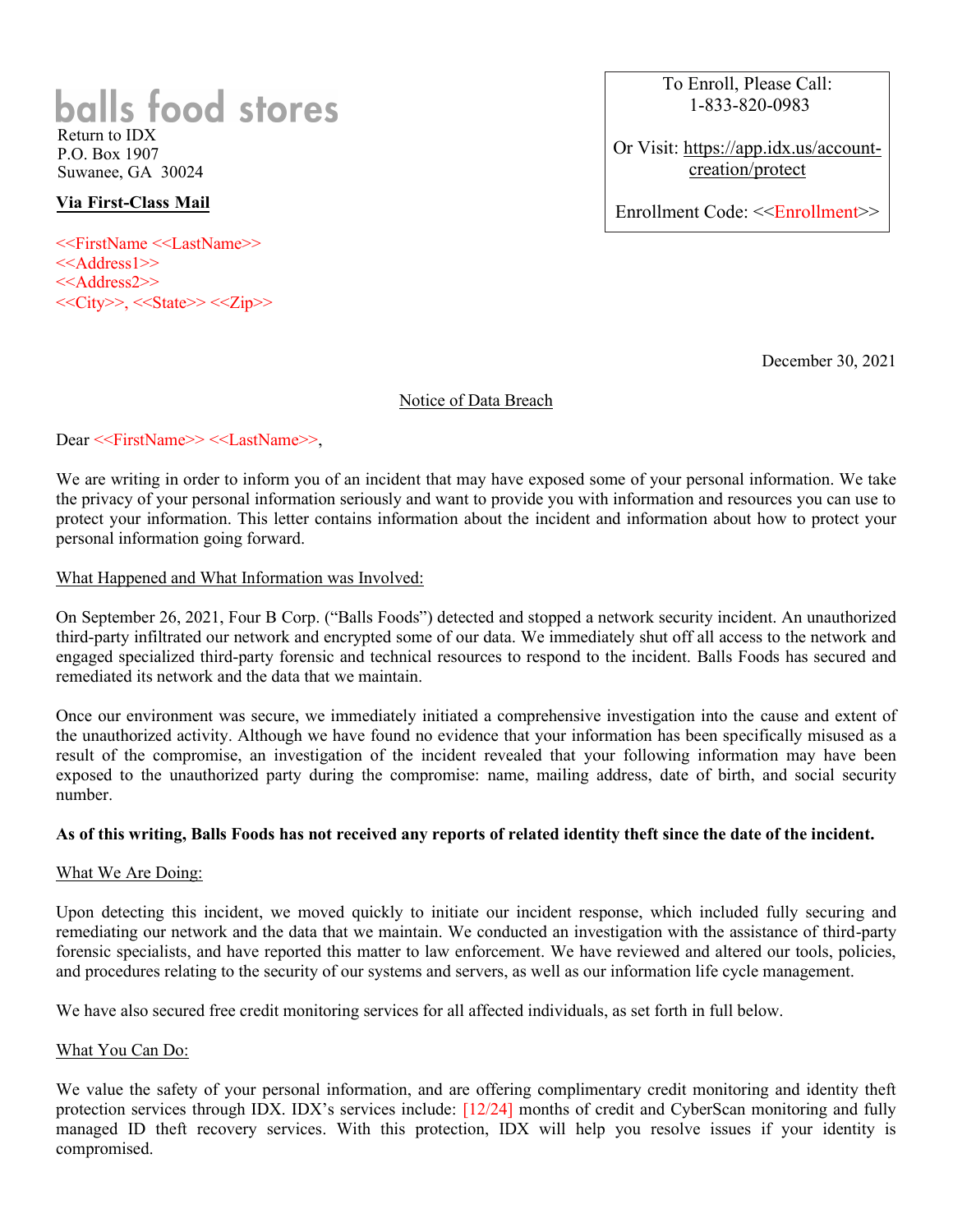We encourage you to remain vigilant against incidents of identity theft and fraud by enrolling in this free identify theft protection and credit monitoring. Contact IDX with any questions and to enroll in these services by calling 1-833-820- 0983 or going to https://app.idx.us/account-creation/protect and using the Enrollment Code provided above. IDX is available Monday through Friday 8am to 8pm Central Time. Please note the deadline to enroll is March 30, 2022.

Again, at this time, there is no evidence that your information has been taken or misused. However, we encourage you to take full advantage of this service offering. IDX representatives have been fully versed on the incident and can answer questions or concerns you may have regarding protection of your personal information.

Enclosed you will find additional information regarding the resources available to you, and the steps that you can take to further protect your personal information.

#### For More Information:

We recognize you may have questions not addressed in this letter. If you have additional questions, please call IDX at the number provided above.

Balls Foods values the privacy and importance of your personal data, and we apologize for any inconvenience or concern that this incident has caused.

Sincerely,

Muhael J. Beal, VP/CFO

Four B Corp.

(Enclosure)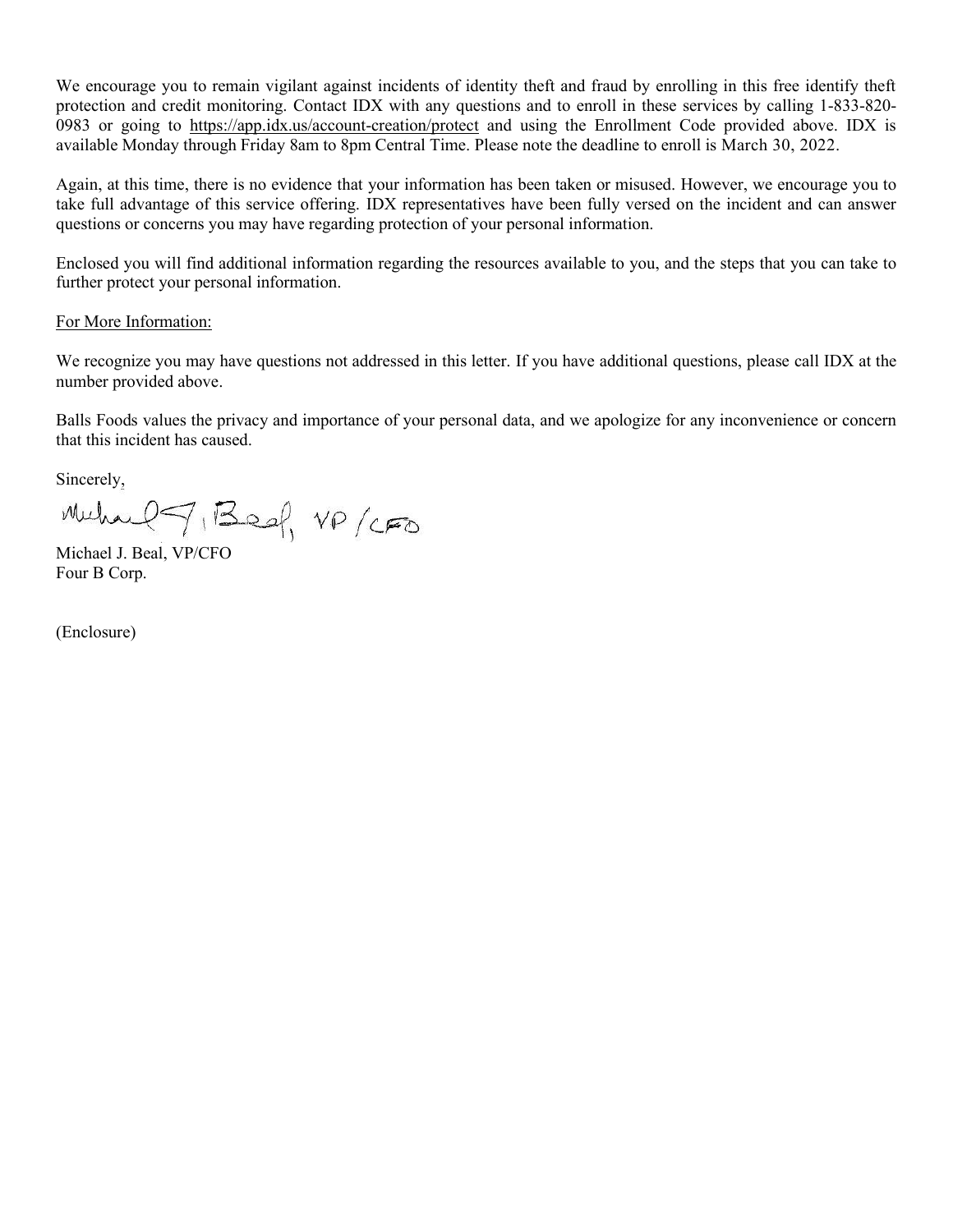## **Additional Information**

**Credit Reports**: You may obtain a copy of your credit report, free of charge, whether or not you suspect any unauthorized activity on your account. You may obtain a free copy of your credit report from each of the three nationwide credit reporting agencies. To order your free credit report, please visit www.annualcreditreport.com, or call toll-free at 1-877-322-8228. You can also order your annual free credit report by mailing a completed Annual Credit Report Request Form (available at https://www.consumer.ftc.gov/articles/0155-free-credit-reports) to: Annual Credit Report Request Service, P.O. Box 105281, Atlanta, GA, 30348-5281.

Security Freeze: You also have the right to place a security freeze on your credit report. A security freeze is intended to prevent credit, loans, and services from being approved in your name without your consent. To place a security freeze on your credit report, you need to make a request to each consumer reporting agency. You may make that request by certified mail, overnight mail, regular stamped mail, or by following the instructions found at the websites listed below. The following information must be included when requesting a security freeze (note that if you are requesting a credit report for your spouse or a minor under the age of 16, this information must be provided for him/her as well): (1) full name, with middle initial and any suffixes; (2) Social Security number; (3) date of birth; (4) current address and any previous addresses for the past five years; and (5) any applicable incident report or complaint with a law enforcement agency or the Registry of Motor Vehicles. The request must also include a copy of a government-issued identification card and a copy of a recent utility bill or bank or insurance statement. It is essential that each copy be legible, display your name and current mailing address, and the date of issue. As of September 21, 2018, it is free to place, lift, or remove a security freeze. You may also place a security freeze for children under the age of 16. You may obtain a free security freeze by contacting any one or more of the following national consumer reporting agencies:

| <b>Equifax Security Freeze</b>    | <b>Experian Security Freeze</b> | <b>TransUnion Security Freeze</b> |
|-----------------------------------|---------------------------------|-----------------------------------|
| P.O. Box 105788                   | P.O. Box 9554                   | P.O. Box 160                      |
| Atlanta, GA 30348                 | Allen, TX 75013                 | Woodlyn, PA 19094                 |
| 1-800-349-9960                    | 1-888-397-3742                  | 1-800-909-8872                    |
| https://www.equifax.com/person    | www.experian.com/freeze/cent    | www.transunion.com/credit-        |
| al/credit-report-services/credit- | er.html                         | freeze                            |
| freeze/                           |                                 |                                   |

**Fraud Alerts:** You can place fraud alerts with the three credit bureaus by phone and online with:

- Equifax (https://assets.equifax.com/assets/personal/Fraud\_Alert\_Request\_Form.pdf);
- TransUnion (https://www.transunion.com/fraud-alerts); or
- Experian (https://www.experian.com/fraud/center.html).

A fraud alert tells creditors to follow certain procedures, including contacting you, before they open any new accounts or change your existing accounts. For that reason, placing a fraud alert can protect you, but also may delay you when you seek to obtain credit. As of September 21, 2018, initial fraud alerts last for one year. Victims of identity theft can also get an extended fraud alert for seven years. The phone numbers for all three credit bureaus are listed above.

**Monitoring:** You should always remain vigilant and monitor your accounts for suspicious or unusual activity.

**File Police Report**: You have the right to file or obtain a police report if you experience identity fraud. Please note that in order to file a crime report or incident report with law enforcement for identity theft, you will likely need to provide proof that you have been a victim. A police report is often required to dispute fraudulent items. You can generally report suspected incidents of identity theft to local law enforcement or to the Attorney General.

**FTC and Attorneys General:** You can further educate yourself regarding identity theft, fraud alerts, security freezes, and the steps you can take to protect yourself, by contacting the consumer reporting agencies, the Federal Trade Commission, or your state Attorney General.

The Federal Trade Commission can be reached at: 600 Pennsylvania Avenue NW, Washington, DC 20580, www.identitytheft.gov, 1-877-ID-THEFT (1-877-438-4338), TTY: 1-866-653-4261. The Federal Trade Commission also encourages those who discover that their information has been misused to file a complaint with them. You can obtain further